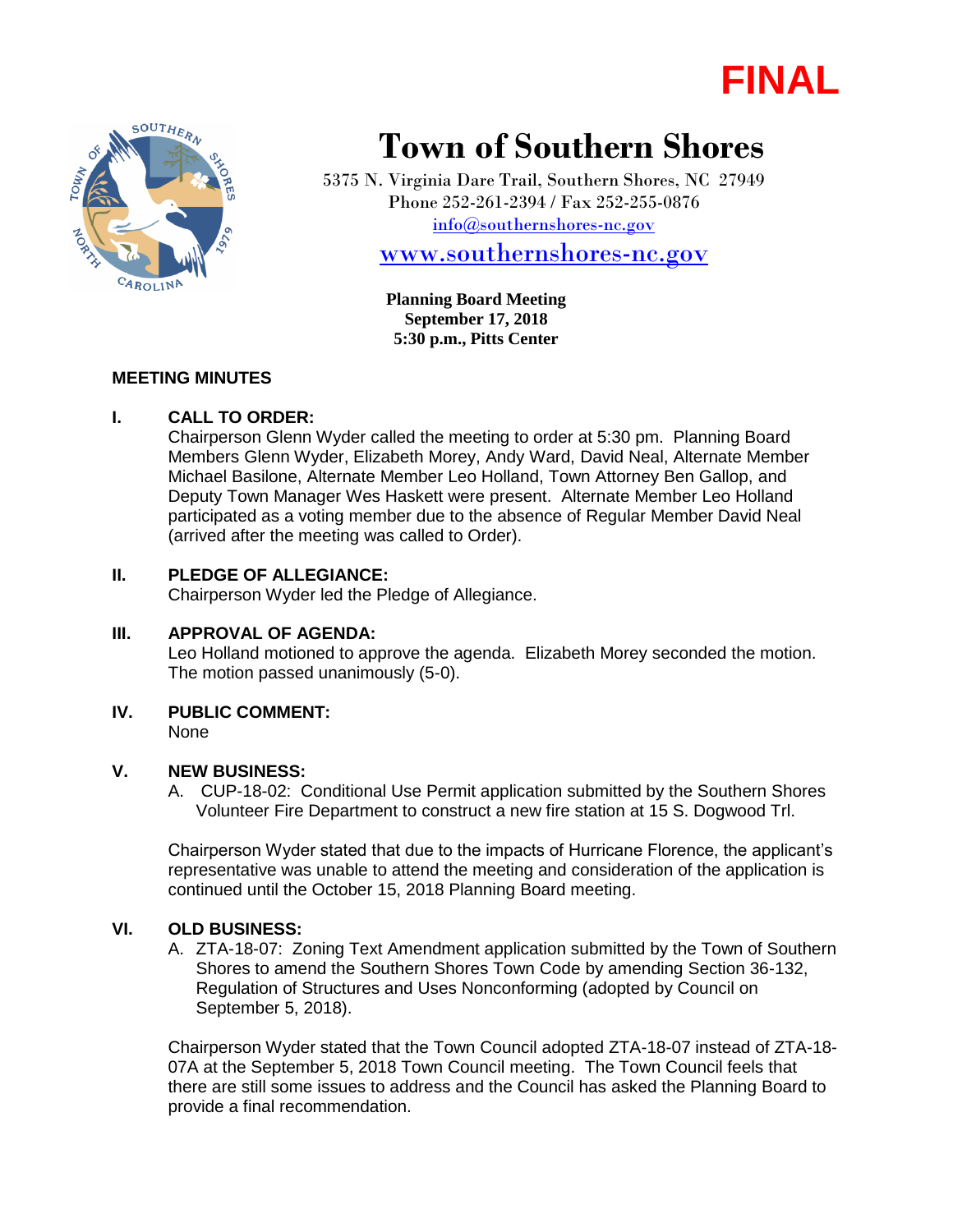#### Planning Board Meeting Minutes Continued Page 2 of 3

Andy Ward presented the findings of his research using the Dare County GIS software that includes different scenarios that the Board needs to consider. The findings included the locations of nonconforming lots and the names of the property owners.

Chairperson Wyder thanked Andy Ward for his research and asked the Board for comments. One of the scenarios to be addressed includes when a nonconforming lot is adjacent to two nonconforming lots that contain a single-family dwelling. The Board discussed the Town's liability regarding the regulation of nonconforming lots and possible exceptions that would allow the sale or development of nonconforming lots.

Chairperson Wyder presented proposed language to address the sale or development of nonconforming lots based on their sequence of being odd numbered or even numbered.

Town Attorney Gallop stated that further consideration will be needed to address possible exceptions. The grouping of nonconforming lots and conforming lots has to be taken into account. The other issue is assuming that all nonconforming lots are of similar size. The Board discussed possible exceptions and agreed that the Board should identify potential exceptions so that Town Staff can draft the language to address them in a future Zoning Text Amendment (ZTA) application.

Wes Haskett stated that the most discussed exception would address when a nonconforming lot is adjacent to two nonconforming lots that contain a single-family dwelling. The Board agreed that Town Staff should include proposed language to address that exception in drafting a new ZTA for nonconforming lots. The Board also agreed that there will be scenarios that arise that the Board had not considered and in those scenarios, the property owner has the ability to submit a ZTA for the Board and the Town Council to consider.

Chairperson Wyder thanked everyone for their time and effort dedicated to the consideration of the sale and development of nonconforming lots.

## **VII. PUBLIC COMMENT:**

Ann Sjoerdsma stated that a previous Town Council tried to address the sale and development of nonconforming lots that unfortunately was unartfully written and did not fully address the issue. She suggested that the development of nonconforming lots should be stopped and that the Board should not be identifying individual property owners in their discussion due to the risk of the perception of preferential treatment.

Jim Conners stated that he was speaking as a citizen of the Town and that the Town needs to be fair and create exceptions for the property owners who own a nonconforming lot adjacent to two nonconforming lots that contain a single-family dwelling. He also stated that the Board should research a specific property on the northern end of Sea Oats Trl.

Rick White, owner of a nonconforming lot adjacent to two nonconforming lots that contain a single-family dwelling, stated that he is not a developer and thanked the Board for considering the issue from all sides. He also stated that he would hate to lose his property and not be able to use it.

#### **VIII. PLANNING BOARD MEMBER COMMENTS:** None.

**IX. ANNOUNCEMENTS:**